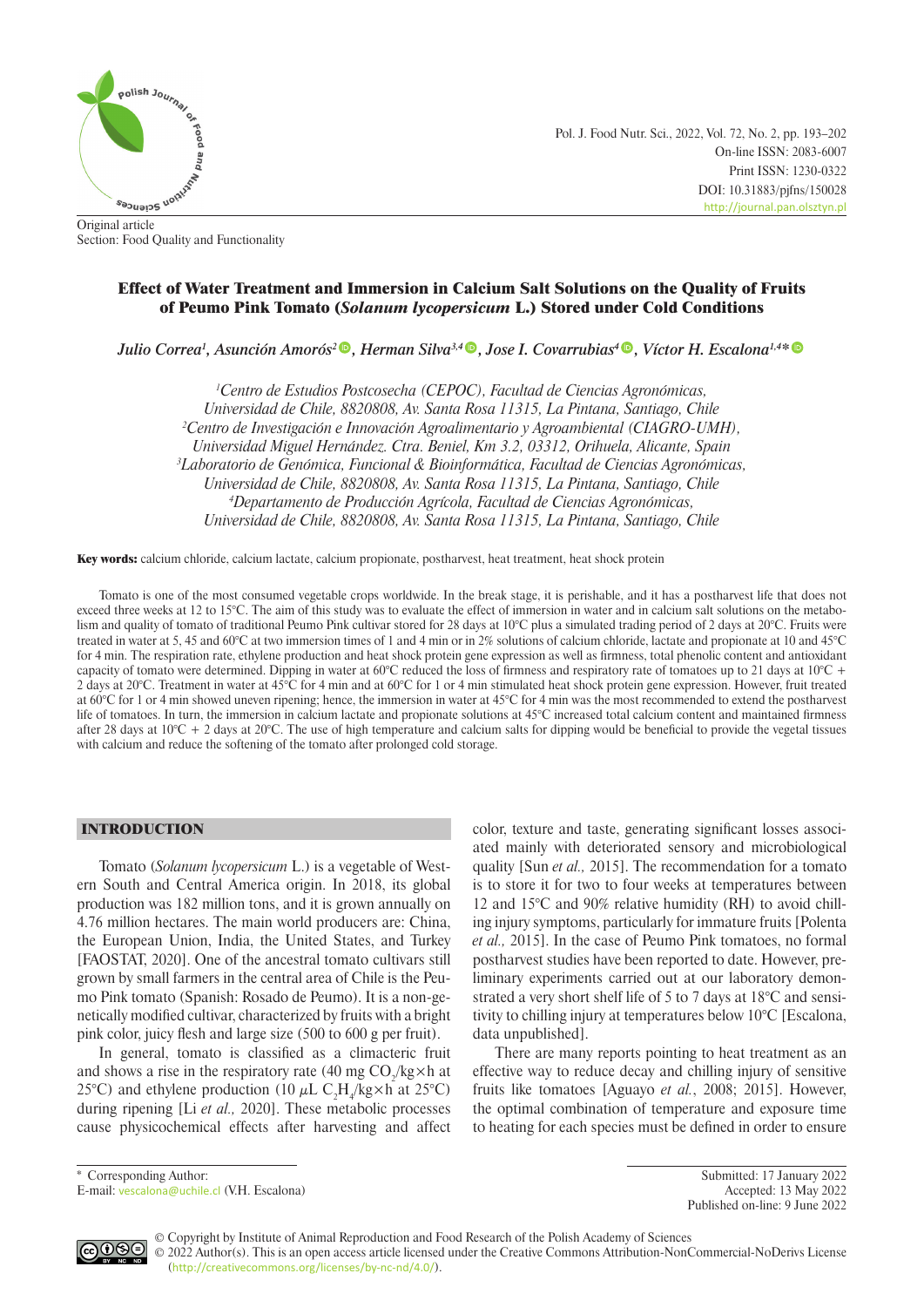the benefits of the method [Wang, 1998]. Hot water treatment is cheap and easily applied on a small commercial scale, and is a good solution for small growers lacking access to advanced technology. Postharvest calcium salt solution dips are another way to extend the shelf-life of the sensitive fruits. Immersion in different calcium salts, such as chloride, lactate, citrate, ascorbate, propionate and silicate, has been used before fruit storage at low temperatures [Aguayo *et al.,* 2008]. The effects of such treatments included a reduction of chilling injury or mechanical damage during cold storage [Serrano *et al*., 2004], a reduction of firmness loss and resistance to attack by rotting [Lara *et al.,* 2004; Silveira *et al.,* 2011b]. Short-time calcium dips (1–3 min) were recommended for application in combination with high temperature (40–60°C) treatments [Valero & Serrano, 2010]. On the other hand, it is not clear whether thermal shock and calcium salt treatments affect the total phenolic content and the antioxidant capacity of tomatoes, although they seem to decrease with storage time [Aguayo *et al.*, 2015].

Heat causes changes in gene expression and protein synthesis during fruit ripening. These changes cause the inhibition of ethylene synthesis and the action of the cell wall-degrading enzymes [Paull & Chen, 2000]. Heat shock proteins (HSPs) are a group of conserved proteins that function as molecular chaperones and accumulate under heat shock. Previous studies have suggested that HSPs play a pivotal role in heat shock response [Xu *et al*., 2020]. Specifically, accumulation of heat shock proteins has been found in chilling- -injured pepper, cucumber, orange, lime and lemon [Valero & Serrano, 2000].

Therefore, the objective of this study was to apply different calcium salts at different temperatures for the treatment of Peumo Pink tomatoes in order to extend their storability at chilling temperature by reducing the metabolic activity, softening and decay of the fruit for more than three weeks. This study was divided into two experiments: in the first, water treatments at different temperatures were carried out on the tomatoes to verify which temperature and exposure time ensured the best fruit quality, which were then applied in calcium salt treatments in the second experiment. The novelty of this study was the combination of heat treatment with calcium salts being able to extend the shelf life of traditional and perishable Chilean 'Peumo Pink' tomatoes.

## MATERIALS AND METHODS

### Plant material, treatments and experimental design

The Peumo Pink tomato plants were grown in an open field in Pichidegua at 34°S 37' and 71°W 34' in the Libertador Bernardo O'Higgins Region, Chile. In February, 6 to 8 kg of fruit were harvested per plant and placed in clean plastic boxes. Those 11–14 cm in size and whose skin was green breaking to pink were selected (30% in color pink). The fruits were transported immediately to the laboratory (within 2 h) in the Centro de Estudios Postcosecha (CEPOC), Facultad de Ciencias Agronómicas, Universidad de Chile in Santiago de Chile, Chile. Each fruit was cleaned with a damp cloth to remove field dust and dirt. Damaged tomatoes were disposed of and those with a green-pink external color (lightness: 51.6 $\pm$ 5.1; chroma: 31.0 $\pm$ 3.7; hue angle: 93.9 $\pm$ 6.0) and with firmness of  $16.9 \pm 1.1$  N were selected and stored in a cold room at 15°C until the application of treatments the next day.

The fruits were sanitized by immersing them for 2 min in a solution of 150 mg/L of sodium hypochlorite at  $10^{\circ}$ C and pH 6.5 to eliminate dirt and possible pathogenic microorganisms. About 10 L of sanitized solution was used for every 3 or 4 fruits. The fruits were placed on stainless steel meshes to remove excess water. For water treatments (Experiment 1), fruits were immersed in water at 5, 45 and 60°C for 1 and 4 min. To this end, 60 L of water at the different temperatures were used for every 5 fruits. The water was placed in an 80 L stainless container and heated on an industrial stove. The water temperatures were monitored permanently at different levels by digital thermometers and only a few fruits were treated at the same time to avoid changes in this parameter during the treatments. After the immersion, fruits were placed on stainless steel meshes and each fruit was dried individually with blotting paper. Then, the fruits were weighed on a precision electronic balance (EMB3000–1, Kern, Balingen, Germany) and individually packaged in  $20 \times 25$  cm polyethylene (PE) bags with a thickness of 0.04 mm and 10 perforations of 1 mm<sup>2</sup> to get a high humidity and air atmosphere. The bags were heat sealed with a manual sealer (FR400, Plastic Film Sealer, Zhejiang, China) and placed on trays in a cold room at 10°C and 85 to 90% RH.

In Experiment 2, the fruits were immersed in calcium salt solutions at 10 and 45°C for 4 min. Calcium chloride, calcium lactate and calcium propionate were dissolved in tap water in concertation of 2% (*w/v*). Tomatoes immersed in tap water at 10°C for 4 min (without calcium salt) were used as a control. The fruits were placed on stainless steel meshes as described for Experiment 1 and packed in the same perforated bags.

The storage time for both experiments was 28 days at 10°C and 85–90% RH plus 2 days at 20°C and 70% RH (simulated commercial conditions). Fruits were taken for analyses after each period of 7, 14, 21 and 28 days (Experiment 1) or 14, 21 and 28 days (Experiment 2) at 10°C followed by 2 days at 20°C (storage period codes: 7+2; 14+2; 21+2; 28+2, respectively). Fifteen bagged tomatoes for both experiments were stored for each period and treatment.

### Determinations made in Experiment 1

## *Respiratory rate and ethylene production*

Determinations of respiratory rate and ethylene production were carried out for the treated tomatoes stored at 10°C and for the treated and non-stored fruits. Each fruit was placed in a 500 mL hermetically-sealed plastic jar for 1 h at 10°C. Gas samples were taken from the headspace by a portable gas analyzer (PBI Dansensor, Check Point, Ringsted, Denmark) to determine the concentration of  $CO_2$  and  $O_2$ . The values were expressed in mg of  $CO_2/kg \times h$  [Silveira *et al.*, 2017]. An aliquot of 1 mL of a gas sample was also injected into a gas chromatograph (6890 N GC System, Agilent Technologies, Santa Clara, CA, USA) equipped with a flame ionization detector with a Porapak QN 80/100 column (1.2 m  $\times$  3.18 mm) (Supelco, Norwalk, CT, USA). The injector, oven and detector temperatures were 200, 50 and 200°C,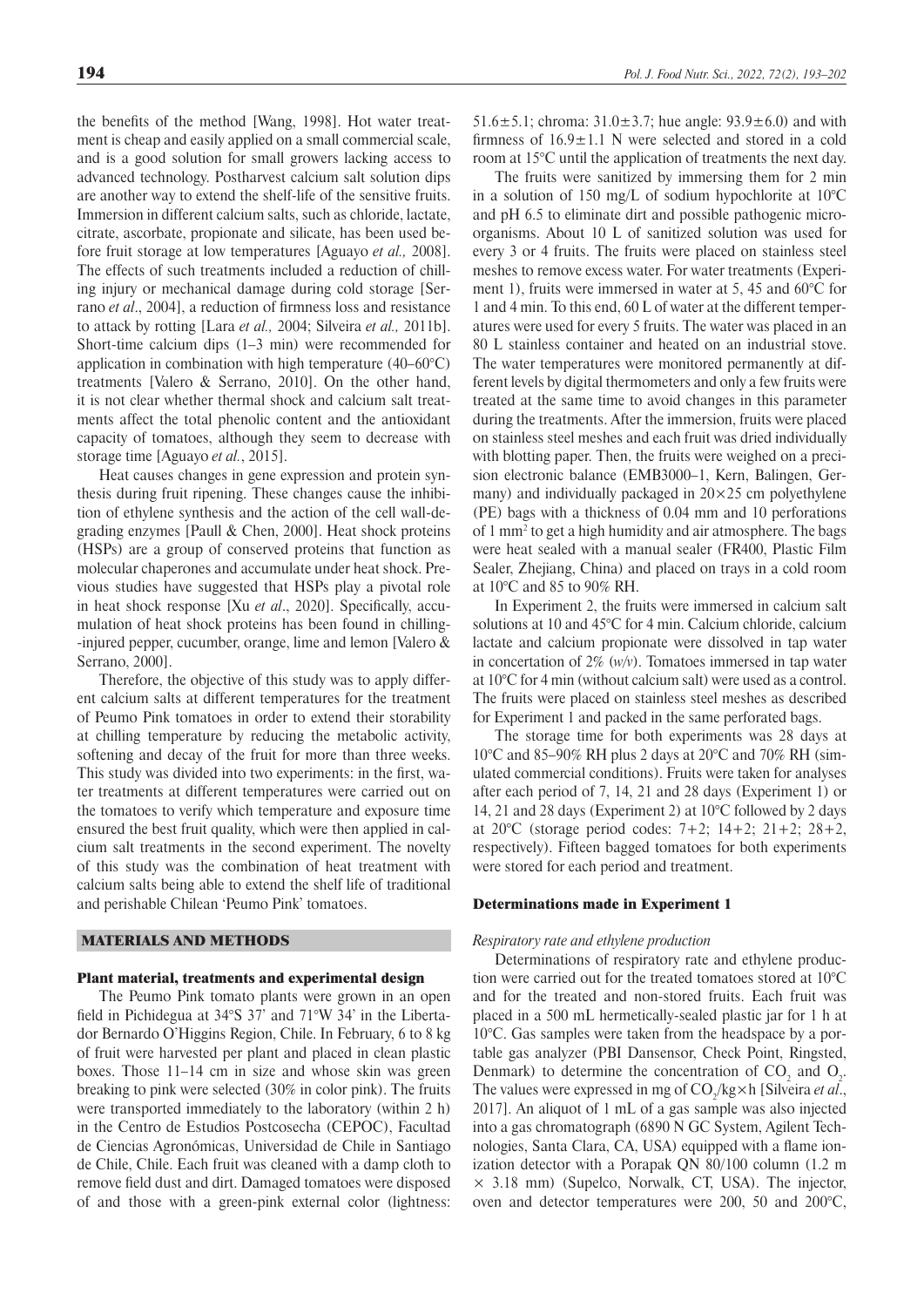respectively. Helium gas was used as the carrier gas with a flow rate of 55 mL/min. The GC was calibrated daily with a standard gas of  $0.5 \mu L/L$  (Indura, Santiago, Chile). The ethylene production was expressed in  $\mu$ L C<sub>2</sub>H<sub>4</sub>/kg×h. Five fruits were used as repetitions for each treatment.

#### *Firmness measurement*

A texture analyzer was used to measure fruit firmness (TA. XT express, Stable Micro Systems, Godalming, UK) by a 50 N load cell and a 1.27 cm diameter probe. The penetration test was performed at 3 mm/s speed and 15 mm penetration on three equidistant points of the equatorial zone (after the peel was removed). The results were expressed in Newtons (N). At the beginning of the storage, five individual untreated fruits were used to obtain an initial value. After the storage, five fruits after each treatment were analyzed and three analytical repetitions were performed for each sample  $(n=15)$ .

#### *Heat shock protein gene expression*

Five whole tomatoes after treatments at 5, 45 and 60°C for 1 and 4 min and another five tomatoes not immersed in water as a control were taken for analysis. The fruits were cut into wedges, then frozen in liquid nitrogen and stored in an ultra- -low temperature freezer (MDF-U33V, Sanyo, Osaka, Japan) at -80°C until analysis.

The method proposed by Polenta *et al*. [2015] was used with slight modifications for RNA extraction. A piece of frozen tomato with peel was ground in a mortar. Next, 0.1 g of ground sample was weighed and placed in a 1.5 mL Eppendorf tube, then 1 mL of a TRIzol reagent (Invitrogen, Carlsbad, CA, USA) was added. The solution was left for 10 min at room temperature, then 200  $\mu$ L of chloroform was added, and the mixture was stirred manually for 20 s and left for 15 min at room temperature. Subsequently, the sample was centrifuged at 12,000×*g* for 15 min at 4°C (Heraeus Megafuge 16R, Thermo Fisher Scientific, Waltham, MA, USA). The sample was separated into a red lower phase with phenol-chloroform, an interface and an aqueous upper phase containing RNA. The aqueous phase was transferred to a new 1.5 mL Eppendorf tube, to which 500  $\mu$ L of 100% isopropanol was added, and the sample was left for 15 min at room temperature. Subsequently, it was centrifuged at 12,000×*g* for 10 min at  $4^{\circ}$ C and then the supernatant was removed. The RNA pellet was washed in 1 mL of 75% (*v/v*) ethanol and stirred for 15 s. Then, it was centrifuged at 12,000×*g* for 5 min at 4°C, the supernatant was discarded, and the RNA pellet was dried for 5 min. Afterward, 30  $\mu$ L of RNase-free water (DEPC water) was added and finally incubated at 55°C for 10 min in a thermal water bath. The quality of the extracted RNA was determined according to the method proposed by Meisel *et al.* [2005]. Two  $\mu$ g were first loaded on an agarose gel in an electrophoresis chamber and the presence of the band was verified, and then  $1 \mu g$  was loaded and the  $A_{260}/A_{280}$  ratio was calculated using a microplate spectrophotometer (Epoch, BioTek Instruments Inc., Winooski, VT, USA).

After RNA extraction, genomic DNA was removed from the samples to perform reverse transcription. To this end,  $1 \mu$ g of the sample was taken and mixed with 1  $\mu$ L of 10× reaction

buffer MgCl<sub>2</sub>, 1  $\mu$ L of DNase I free of RNase and 7  $\mu$ L of DEPC water. Samples were incubated for 30 min at 37°C in a thermal cycler (Multigene Gradient Labnet, Edison, NY, USA). After a completed cycle, 1  $\mu$ L of 50 mM ethylenediaminetetraacetic acid (EDTA) was added, and the sample was incubated for 10 min at 65°C. Subsequently, 1  $\mu$ L of first oligo(dT), 1  $\mu$ L of random first, 4  $\mu$ L of 5× reaction buffer,  $1 \mu$ L of RiboLock RNase inhibitor (20 U/ $\mu$ L), 2  $\mu$ L of 10 mM dNTP Mix and 1  $\mu$ L of RevertAid M-MuLVRT (200 U/ $\mu$ L) were added. The sample was immediately incubated for 5 min at 25°C, followed by a cycle of 60 min at 42°C and ended at 70°C for 5 min cycle.

After reverse transcription, the gene expression was assayed for different heat stress proteins. Primers that amplify the actin gene were used to check the effectiveness of reverse transcription and the presence of cDNA. For the polymerase chain reaction (PCR) amplification,  $1 \mu$ g of cDNA was mixed with 1.5  $\mu$ L of 50 mM MgCl<sub>2</sub>; 1  $\mu$ L of 10 mM dNTP Mix;  $5 \mu L$  of 10X PCR buffer; 1.5  $\mu L$  of first forward; 1.5  $\mu L$  of first reverse; 14  $\mu$ L of DEPC water and 0.5  $\mu$ L of Platinum Taq DNA Polymerase (Invitrogen™, Thermo Fisher Scientific, Waltham, MA, USA). The PCR was used to amplify the gene encoding for HSP21 and HSP70 proteins ([Table 1\)](#page-2-0). Finally,  $6 \mu$ L of the PCR reaction product were loaded on 1% agarose gel to verify the presence or absence of the expressed gene.

### Determinations made in Experiment 2

Each analysis was performed for the treated and stored tomatoes and, for five individual untreated fruits (at the beginning of the storage) to obtain an initial value.

### *Firmness measurement*

The firmness of fruits was measured using a texture analyzer as described before. The results were expressed in N. Five fruits for each treatment were analyzed in triplicate  $(n=15)$ .

#### *Total calcium content*

The method described by Carvajal *et al.* [1999] was used to determine the total calcium content with slight modifications. The fruits were lyophilized in a freeze-dryer (FD5508, IlShin BioBase, South Korea). A portion of 1 g of lyophilized tomato from three fruits was placed in a 200 mL glass flask, then acid digestion was performed by adding 6 mL of nitric acid (65%) and 4 mL of hydrogen peroxide (33%). Samples were placed in an orbital shaker (KS Model 125, IKA, Staufen im Breisgau, Germany) for 15 h. Then, they were autoclaved at 125°C and 147.1 kPa for 70 min, cooled and filtered

<span id="page-2-0"></span>TABLE 1. PCR steps used to amplify gene expression for heat shock HSP21 and HSP70 proteins.

| <b>Steps</b>            | Temperature $(^{\circ}C)$ | Time(s) | Number of cycles |
|-------------------------|---------------------------|---------|------------------|
| Initial<br>denaturation | 94                        | 120     |                  |
| Denaturation            | 94                        | 30      |                  |
| Hybridization           | 54                        | 30      | 40               |
| Elongation              | 72                        | 45      |                  |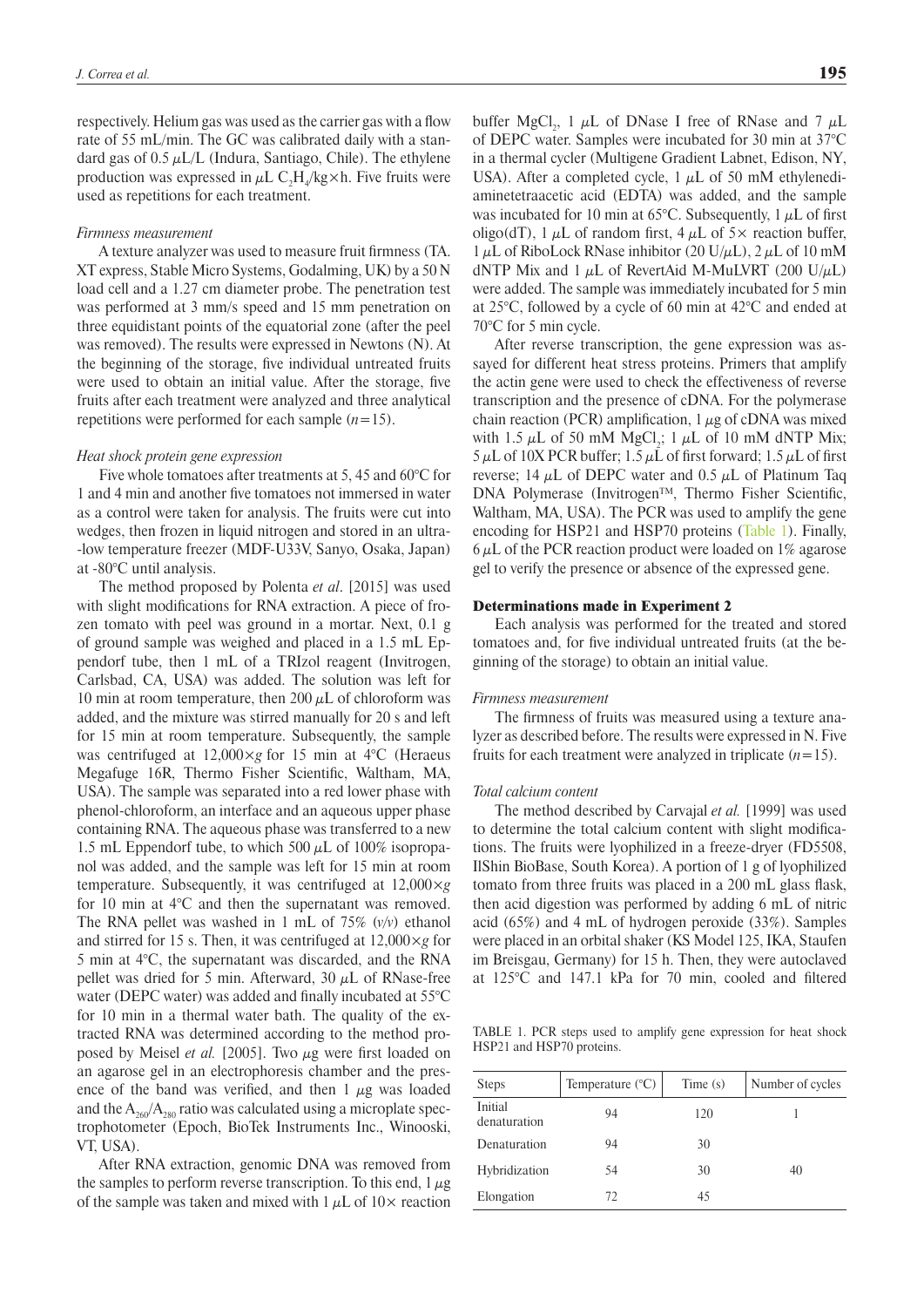through a 0.22  $\mu$ m nylon syringe. The calcium content was determined by using microwave plasma atomic emission spectroscopy (MP-AES 4200, Agilent Technologies, USA). Calcium calibration standards were prepared in concentrations of 5, 10, 25, 50 and 75 mg/L in  $1\%$  HNO<sub>3</sub> (*v*/*v*) medium. Calcium content was quantified by measuring peak area at 396.847 mm emission wavelength. The total calcium content was expressed in mg Ca/100 g fresh weight (FW) of fruits.

## *Extract preparation for determination of total phenolic content and antioxidant capacity*

The extracts were obtained from lyophilized (as mentioned above) tomatoes. An aliquot of 10 mL of 70% (*v/v*) methanol was added to 2 g of the lyophilizate following the adapted method of Swain & Hills [1959], and the resulting suspension was homogenized in an Ultra-Turrax disperser (T18 basic, IKA, USA) for approximately 30 s until a uniform consistency was obtained. Then, the sample was centrifuged (Z326K centrifuge, Hermle Labortechnik, Wehingen, Germany) for 15 min at 6,037×*g*. The supernatant was filtered through a 0.45  $\mu$ m polyvinylidene fluoride (PVDF) filter and the extract was stored for one week at –20°C until the analysis.

### *Determination of total phenolic content*

Total phenolic content (TPC) was measured using the method proposed by Singleton & Rossi [1965]. In a 2 mL Eppendorf tube, 200  $\mu$ L of the Folin-Ciocalteu reagent were added to  $100 \mu L$  of the extract, which was left for 5 min. Then,  $800 \mu L$  of Na<sub>2</sub>CO<sub>3</sub> solution were added and after 1 h of reaction time, the tube was centrifuged (Z326K centrifuge, Hermle Labortechnik, Germany) for 2 min at 6,037×*g.* The absorbance of supernatant was read at 765 nm using a UVM340 micro- -plate reader (Biochrom Asys, Cambridge, United Kingdom). The total phenolic content was calculated through a calibration curve with gallic acid. The results were expressed as  $\mu$ g of gallic acid equivalents (GAE) per g FW of tomatoes.

## *Determination of antioxidant capacity*

<span id="page-3-0"></span>DPPH radical scavenging activity was determined using the method proposed by Brand–Williams *et al*. [1995]. In an

Eppendorf tube,  $250 \mu L$  of the extract and 1 mL of the DPPH radical solution (0.2·mM) were mixed. After 30 min, 200  $\mu$ L of the sample was transferred to a 96-well plate to measure the absorbance at 517 nm in a spectrophotometer micro--plate reader (UVM340, Biochrom Asys). The results were calculated based on a Trolox calibration curve [Silveira *et al*., 2017] and expressed as μg Trolox equivalents (TE) per g FW of tomatoes. Ferric reducing antioxidant power (FRAP) was determined following the method proposed by Benzie & Strain [1996]. The FRAP reagent was prepared by adding 300 mM acetate buffer (pH 3.5), 200 mM ferric chloride hexahydrate solution to 10 mM 2,4,6-tripyridyl-*s*-triazine in 40 mM HCl. Subsequently,  $20 \mu L$  of the extract and  $600 \mu L$ of the FRAP reagent were added in a 96-well plate and measured every 30 min for 120 min at 593 nm in a microplate reader (UVM340, Biochrom Asys). The FRAP was calculated by a Trolox calibration curve. The results were expressed as  $\mu$ g Trolox equivalents (TE) per g FW of fruits.

### Statistical analysis

The results were expressed as mean  $\pm$  standard error. After each storage evaluation period, one-way analysis of variance (one-way ANOVA) was performed for data of both experiments with InfoStat software [Di Rienzo *et al*., 2013]. In the case of finding statistically significant differences between treatments, Tukey's multiple comparisons test was used. All analyses were performed at 5% significance.

### RESULTS AND DISCUSSION

### Experiment 1

#### *Respiratory rate and ethylene production*

Water temperature  $(5, 45 \text{ and } 60^{\circ}\text{C})$  and immersion time (1 and 4 min) were observed to elicit significant effects on the respiratory rate of tomatoes before storage [\(Figure 1](#page-3-0)). The highest values were reached for the treatment at 60°C for 4 min (31.6 mg  $CO_2/kg\times h$ ). At the same time, fruits treated at 5°C for 1 or 4 min had the lowest values of 18.9 to 19.1 mg  $CO_2/kg \times h$ , respectively. Compared to the immersion at 5°C, at temperatures of 45 and 60°C the respiratory rates



FIGURE 1. Respiratory rate of Peumo Pink tomato fruits treated in water at different temperatures (5, 45 and 60°C) and immersion times (1 and 4 min), and stored for 28 days at 10°C. The values are the mean  $\pm$  standard error (*n*=5).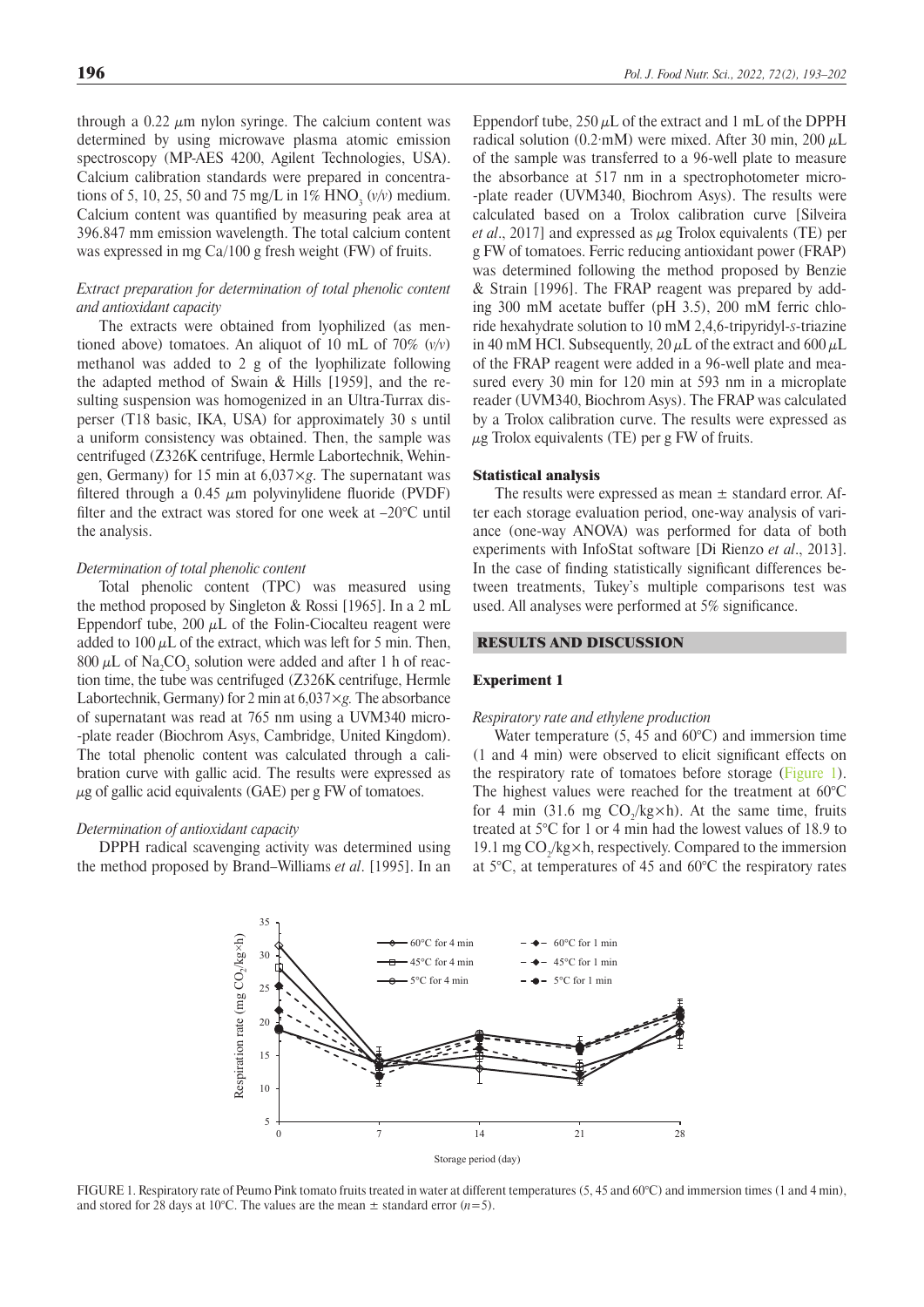were higher, particularly when exposure time increased from 1 to 4 min. These increased values for the treatments at high temperatures and longer exposure times could be due to heat stress affecting the fruit. This behavior has also been observed in other heat-treated fruits such as mango, melon and pears immersed at 46°C for 75 min, 60°C for 1 min and 45°C for 6 min, respectively [Dea *et al.,* 2010; Silveira *et al.,* 2011a].

After 7 days of cold storage at  $10^{\circ}$ C, respiratory rates of tomatoes decreased for all treatments [\(Figure 1](#page-3-0)) because low temperatures retarded metabolism, as evidenced by reduced respiratory rate and ethylene production values [Oms- -Oliu *et al.,* 2008; Silveira *et al.,* 2011a]. After 14 and 21 days of storage at 10°C, a lower respiration rate was found for tomatoes treated in water at 45°C and 60°C than those treated at 5°C [\(Figure 1\)](#page-3-0); however, no clear differences were found between 1 and 4 min of exposure time. These results are consistent with those obtained by Silveira *et al*. [2011b], who stored cut melon at 5°C for 10 days after dipping in 2% peracetic acid solutions for 1.0, 1.5 and 2.0 min at 5 and 60°C, and found that the respiration rates of all samples treated at 60°C and stored for 3 or more days were lower than those of the samples dipped at 5°C.

In the same storage conditions, ethylene production showed no significant differences among treatments on days 0 and 7 with values between 1.0 to 1.5  $\mu$ L C<sub>2</sub>H<sub>4</sub>/kg×h ([Fig](#page-4-0)[ure 2\)](#page-4-0). On day 14, the ethylene production by tomatoes treated at 5°C for 1 min was higher  $(2.0 \mu L C_2 H_4/kg \times h)$  compared to those immersed at 45°C for 4 min  $(1.2 \mu L C_2H_4/kg \times h)$ . On day 21, the values for all treatments increased, and ethylene production by fruits after heat treatments, particularly at 60°C for 4 min, was lower compared to the tomatoes treated at 5°C for 1 min. After 28 days no differences were found among treatments (3.4 to 4.5  $\mu$ L C<sub>2</sub>H<sub>4</sub>/kg×h).

#### *Firmness*

<span id="page-4-1"></span>Firmness of tomatoes after immersion in water at different temperatures (5, 45 and 60°C) and times (1 and 4 min) and cold-storage are shown in Figure 3. At the beginning of the storage, the firmness of untreated tomatoes was  $16.9\pm1.09$  N. Fruits treated at 45 and 60°C for 4 min maintained the highest firmness on days  $14+2$  and  $21+2$ , which could be a direct effect of heat stress from hot water immersion. In general, firmness of fruits treated at 5°C for 1 or 4 min was similar to those immersed at 45 and 60°C for 1 min.

<span id="page-4-0"></span>

FIGURE 2. Ethylene production rate of Peumo Pink tomato fruits treated in water at different temperatures (5, 45 and 60°C) and immersion times (1 and 4 min), and stored for 28 days at 10°C. The values are the mean  $\pm$  standard error (*n*=5).



FIGURE 3. Firmness of Peumo Pink tomato fruits treated in water at different temperatures (5, 45 and 60°C) and immersion times (1 and 4 min), and stored for 28 days at 10°C + 2 days at 20°C. The values are the mean  $\pm$  standard error (*n*=15). Different letters above bars separately for each storage period indicate significant differences ( $p$ <0.05).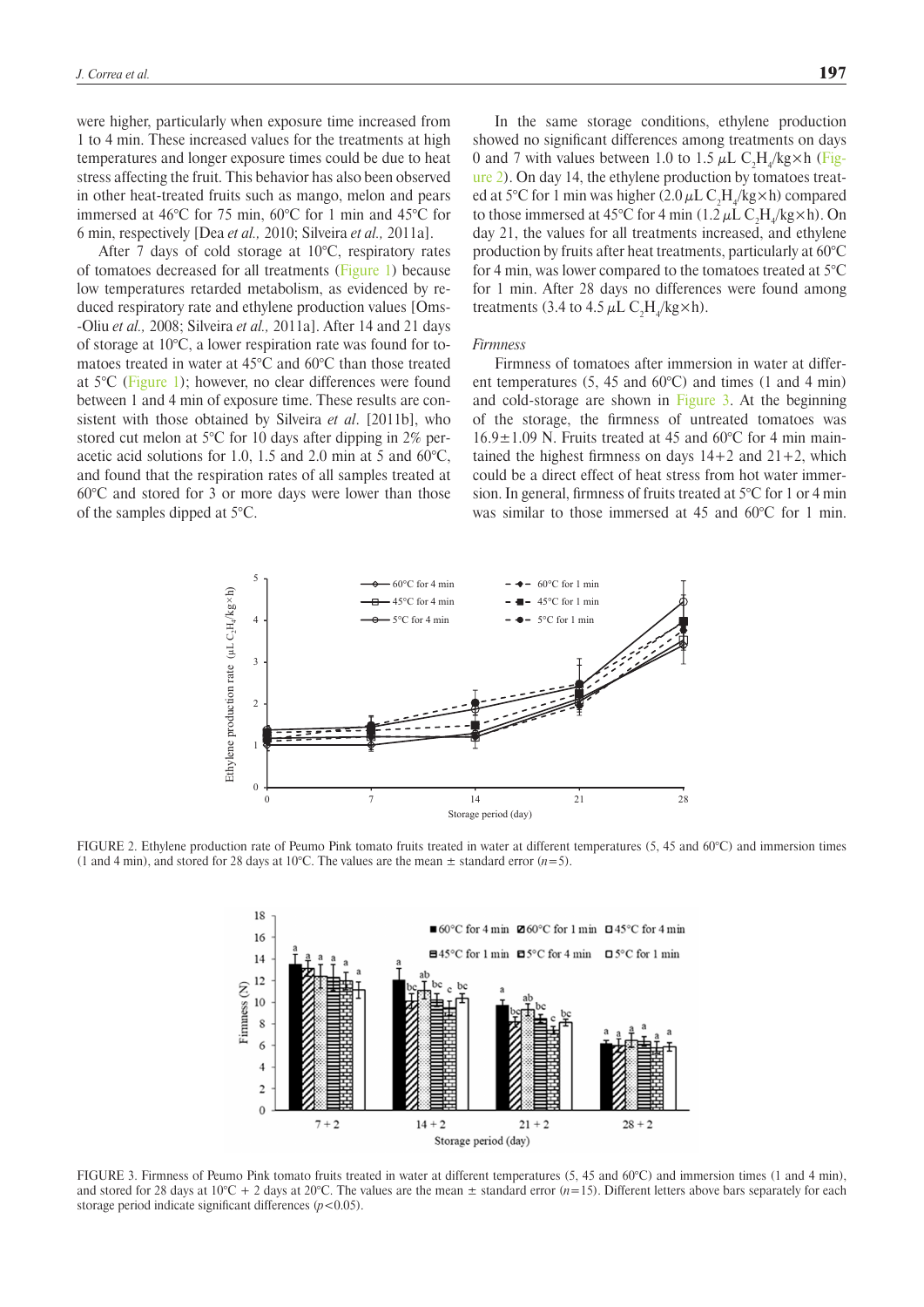<span id="page-5-0"></span>

FIGURE 4. PCR for gene expression of heat shock proteins HSP21 (A) and HSP70 (B) in Peumo Pink tomato fruits treated in water at different temperatures (5, 45 and 60°C) and immersion times (1 and 4 min). Lane 1 corresponds to a molecular weight standard GeneRuler 1kb DNA Ladder; lane 2: no immersion (SI); lane 3: 5°C for 1 min (5×1); lane 4: 5°C for 4 min (5×4); lane 5: 45°C for 1 min (45×1); lane 6: 45°C for 4 min (45×4); lane 7: 60°C for 1 min (60×1) and lane 8: 60°C for 4 min (60×4). Samples were run in 1% agarose gel. bp: base pairs.

These responses could indicate that more than 1 min of exposure time is required at temperatures between 45 to 60°C to delay firmness losses. The decrease in fruit firmness as a result of heat treatment could be due to the fact that the high temperature caused a direct inhibition of the activity of pectin methylesterase and polygalacturonase [Akbudak *et al*., 2007; Pinheiro *et al.*, 2015].

Other authors have also demonstrated the effect of applying hot water immersion to firmness retention. Pinheiro *et al.* [2015] treated whole tomatoes in water at 40°C for 30 min and during 14 days of storage at 10°C the firmness of treated and untreated fruits decreased by 2.1 N and 4.3 N, respectively. Meanwhile, Lurie *et al*. [1997] used hot air at 48°C for 2 min on whole tomato and after 1 day of storage at  $5^{\circ}$ C, firmness of heat-treated fruits decreased by 2 N. On the other hand, Akbudak et al. [2007] found that whole tomatoes immersed in water at 54°C for 5 min had firmness of 6.87 N compared to the control with 1.67 N after 28 days of storage.

### *Gene expression for heat shock proteins*

In [Figure 4](#page-5-0), the presence of bands shows the gene expression for the HSP21 protein in fruits treated at 45°C for 4 min and 60°C for 1 or 4 min. However, in the case of the fruit treated at 5°C for 1 or 4 min, 45°C for 1 min and untreated fruit (no immersion, SI), there was no expression, likely due to the exposure time or the temperature not being sufficient to provoke a gene response. A similar trend was found for HSP70, where the gene was expressed in fruits treated at 45 or 60°C for 4 min, while the treatment at 60°C for 1 min contributed to a very low expression compared to the other heat treatments. Finally, no expression was observed after tomato treatments at 5°C for 1 or 4 min and 45°C for 1 min.

According to Lurie *et al.* [1997] and Zhang *et al*. [2005], temperatures above 30°C produce a rapid induction and increase of the gene expression that encodes heat shock proteins (HSPs), which exert a protective role against heat stress in the tissues.

Cruz-Mendívil *et al*. [2015] found that the most important heat shock proteins of tomato fruits are HSP21 and HSP70, which have an effect of thermal tolerance to chilling injury. This effect was linked to the chaperone action of these proteins in which it aided the correct folding of other partially denatured proteins, preventing them from irreversibly aggregating with other cell proteins. Other authors, such as Zou *et al*. [2012], mentioned the important role of these proteins as cell membrane stabilizers, since they help maintain their fluidity and integrity, as well as reduce the leakage of electrolytes in the membrane at the time of stress. The same authors observed a significant decrease in cell membrane electrolyte loss in transgenic rice plants that overexpress genes encoding for HSP23 and HSP17. In addition, HSP70 induced the activity of antioxidant enzymes, which would protect against oxidative stress. According to Zhang *et al.* [2011], there is a synergistic relationship between HSP70 and the antioxidant capacity in the plant cell that could mitigate the effect of chilling injury on grape berries by applying forced air heat stress at 39°C for 10 h. This response was achieved due to the decrease in electrolyte leakage in the cell membrane and increased activity of catalase (CAT) and superoxide dismutase (SOD). The same authors suggested that exposure to forced air induced an expression of HSP70 in these berries, which enhanced the activity of antioxidant enzymes, maintained greater membrane integrity and, subsequently, caused resistance to chilling injury.

After high-temperature treatment, an increase in gene expression for HSP was reported by Polenta *et al.* [2015], who, by applying forced air at 39°C for 24 h to tomato fruit, observed a higher expression of HSP21 and HSP70. By contrast, Guidi *et al.* [2008] obtained a higher expression of HSP21, HSP23 and HSP70 in tomatoes treated in water at 42°C for 60 min or forced air at 39°C for 24 h compared to the untreated fruits.

Summarizing, the tomatoes treated at 45°C showed less respiration, the same firmness and a slightly higher expression of the HSP21 and HSP70 proteins than the tomatoes treated at 60°C. In addition, tomatoes immersed in water at 60°C presented uneven ripening that did not occur in tomatoes treated at 45°C (data not shown). Therefore, 45°C was chosen as the treatment temperature in the second experiment.

### Experiment 2

## *Firmness*

The initial firmness of untreated tomatoes before calcium application was  $18.2 \pm 2.1$  N. However, the firmness of Peumo Pink tomatoes treated in solutions of calcium salts (calcium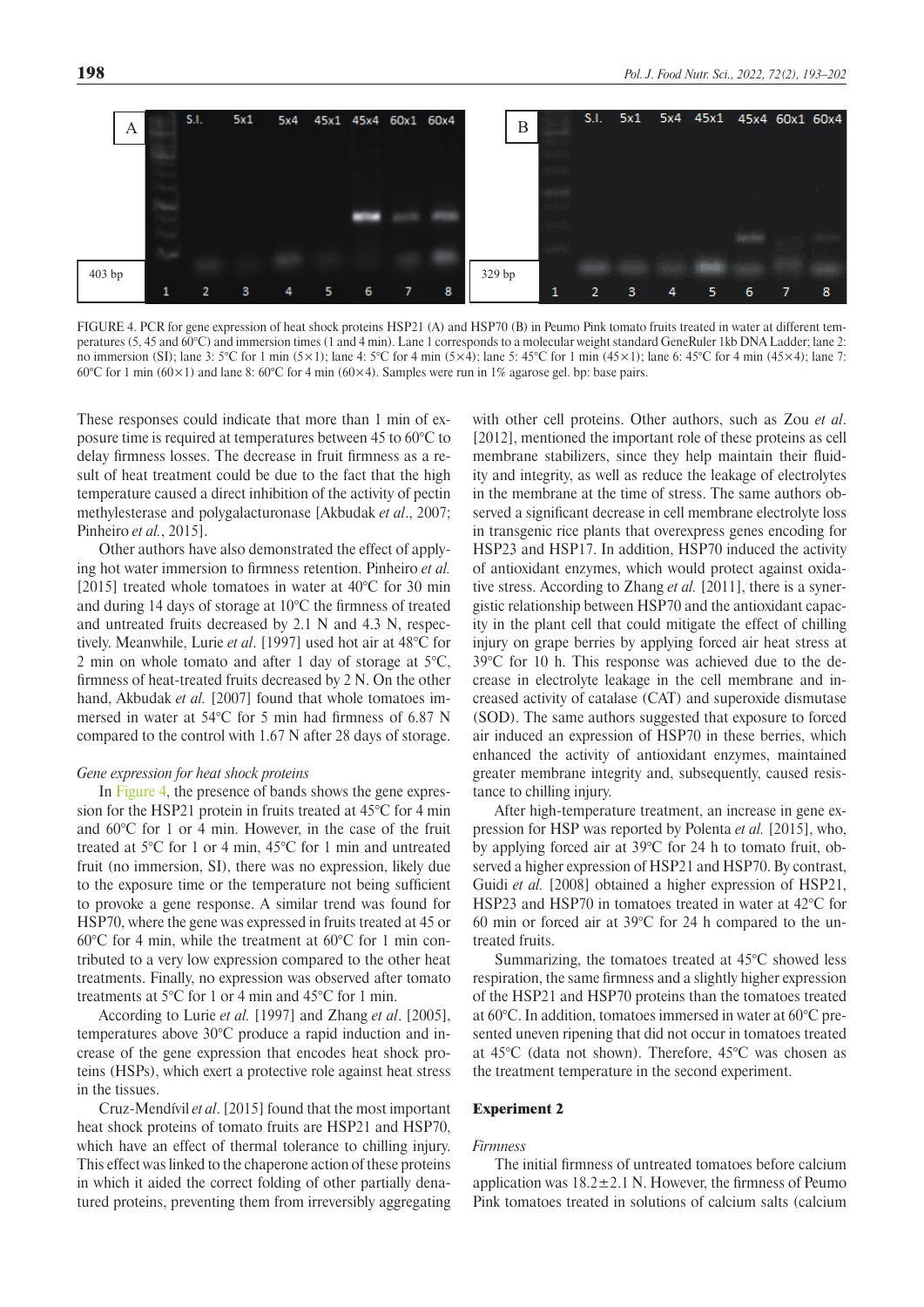| <b>Treatment</b>      | <b>Firmness</b>              | Ca content                 | <b>Firmness</b>              | Ca content                  | <b>Firmness</b>          | Ca content                  |
|-----------------------|------------------------------|----------------------------|------------------------------|-----------------------------|--------------------------|-----------------------------|
|                       | $14+2$ days                  |                            | $21+2$ days                  |                             | $28+2$ days              |                             |
| $10^{\circ}$ C + NSA  | $13.6 \pm 0.9$ °             | $6.2 \pm 0.4^{\circ}$      | $7.4 \pm 0.5$ <sup>de</sup>  | $6.4 \pm 0.4$ <sup>NS</sup> | $5.9 \pm 0.5^{\rm b}$    | $6.4 \pm 0.4$ <sup>cd</sup> |
| $10^{\circ}$ C + CaCh | $8.0 \pm 0.8$ <sup>e</sup>   | $5.5 \pm 0.7$ <sup>b</sup> | $9.4 \pm 0.3$ <sup>cd</sup>  | $6.6 \pm 0.2$               | $5.7 \pm 0.3^b$          | $7.1 \pm 0.5^{\rm b}$       |
| $10^{\circ}$ C + CaLa | $11.5 \pm 0.7$ <sup>d</sup>  | $5.3 \pm 0.7$ <sup>b</sup> | $8.2 \pm 0.4$ <sup>de</sup>  | $6.0 \pm 0.2$               | $7.0 \pm 0.3^b$          | $7.5 \pm 0.2$ <sup>ab</sup> |
| $10^{\circ}$ C + CaPr | $17.5 \pm 0.5^{\circ}$       | $6.2 \pm 0.5^{\rm b}$      | $7.5 \pm 0.8$ <sup>de</sup>  | $7.7 \pm 0.3$               | $6.2 \pm 0.4^b$          | $6.3 \pm 0.2$ <sup>d</sup>  |
| $45^{\circ}$ C + NSA  | $16.0 \pm 0.7$ <sup>ab</sup> | $6.0 \pm 0.2^b$            | $6.5 \pm 0.8$ <sup>e</sup>   | $7.1 \pm 0.2$               | $6.3 \pm 0.3^b$          | $5.5 \pm 0.4$ <sup>e</sup>  |
| $45^{\circ}$ C + CaCh | $17.5 \pm 0.7^{\circ}$       | $8.9 \pm 0.5^{\circ}$      | $14.7 \pm 0.8^{\text{a}}$    | $8.4 \pm 0.3$               | $6.8 \pm 0.3^b$          | $7.6 \pm 0.4$ <sup>ab</sup> |
| $45^{\circ}$ C + CaLa | $15.1 \pm 1.0^{bc}$          | $8.4 \pm 0.6^{\circ}$      | $12.6 \pm 0.8$ <sup>ab</sup> | $7.7 \pm 0.3$               | $9.4 \pm 0.4^{\text{a}}$ | $7.5 \pm 0.1$ <sup>ab</sup> |
| $45^{\circ}$ C + CaPr | $13.8 \pm 0.8$               | $7.5 \pm 0.5^{\circ}$      | $10.4 \pm 0.8$ bc            | $8.1 \pm 0.6$               | $9.4 \pm 0.4^{\circ}$    | $8.3 \pm 0.3^{\text{a}}$    |

<span id="page-6-0"></span>TABLE 2. Firmness (N) and total calcium content (mg Ca/100 g fresh weight) of Peumo Pink tomato fruits treated in solutions of calcium salts at two immersion temperatures (10 and 45°C), and stored for 28 days at 10°C + 2 days at 20°C.

The values are the mean  $\pm$  standard error ( $n=15$  for firmness and  $n=5$  for total calcium content). Different letters vertically indicate significant differences ( $p$ <0.05). NS, not significant. CaCh, calcium chloride; CaLa, calcium lactate; CaPr, calcium propionate; NSA, no salt application.

chloride, propionate and lactate) and two immersion temperatures (10 and 45°C) changed significantly during storage for 28 days at  $10^{\circ}\text{C} + 2$  days at  $20^{\circ}\text{C}$  [\(Table 2\)](#page-6-0). In general, after day 14+2, the heat-treated fruit showed higher firmness than those dipped in corresponding cold calcium solution or water, except the treatment with calcium propionate. On day  $21+2$ , firmness of tomatoes treated in all heat calcium solutions was higher and the highest values were reached for calcium chloride  $(14.7 \text{ N})$  and calcium lactate  $(12.6 \text{ N})$ . At the end of storage, after day 28+2, the fruits treated in propionate and lactate calcium at 45°C had the lowest firmness losses. According to Magee *et al.* [2003], the treatment of tomatoes with a 2% calcium chloride solution at 50°C maintained their firmness for 20 days as opposite to dipping in water at 10°C. On the other hand, Mahmud *et al.* [2008] reported that firmness of papaya dipped in 2% and 2.5% calcium chloride was maintained after storage for 24 days at 12°C. A previous report by Luna-Guzman & Barrett [2000] showed a higher firmness in fresh-cut melon immersed in a 2.5% calcium lactate solution at 60°C after 12 days at 5°C compared to controls without salt.

An increase in temperatures caused the activation of the pectin methylesterase. This enzyme catalyzes the demethoxylation of pectin of the cell wall favoring adhesion of free carboxyl groups by calcium ions known as calcium pectates. The calcium pectates provide firmness to the tissue, reducing softening and water loss [Aguayo *et al*., 2008; Luna-Guzman & Barrett, 2000; Ni *et al*., 2005].

## *Total calcium content*

The total calcium content of untreated Peumo Pink tomatoes at the beginning of storage was  $6.6 \pm 0.4$  mg Ca/100 g FW. In tomatoes treated in solutions of calcium salts (calcium chloride, propionate and lactate) and two immersion temperatures (10 and 45°C), it changed significantly during storage for 28 days at  $10^{\circ}$ C + 2 days at 20 $^{\circ}$ C. The total calcium content was similar for fruits treated in water and calcium salt solutions at 10°C. However, the fruit treated with calcium chloride, lactate and propionate at 45°C had higher

total calcium contents, although significant differences were noted only at 14+2 days ([Table 2](#page-6-0)). According to Silveira *et al.* [2011a], the application of calcium salts at high temperatures increased the diffusion of calcium in porous apoplasts and increased calcium retention in the cell wall. The increased fruit calcium contents upon the treatment with heat and calcium salts were also reported by Aguayo *et al.* [2015] in fresh-cut apples. Naser *et al*. [2018] increased total calcium in persimmon by applying 2% and 4% calcium lactate at 45°C. According to Manganaris *et al.* [2005], applications of Ca in the form of calcium chloride, calcium propionate and calcium lactate to canned peaches caused a 2.5-fold increase in Ca content in the treated fruit, saturating the Ca content of the cell wall, leading to increased firmness and crispiness of canned peaches.

## *Total phenolic content*

Before calcium treatments, TPC of tomatoes was  $214\pm58 \,\mu$ g GAE/gFW. The TPC of tomatoes after immersion in calcium solutions and in water (control) at two immersion temperatures and during cold-storage is shown in [Table 3](#page-7-0). Peumo Pink tomatoes immersed in 2% calcium chloride at 45°C and control at 10°C had the highest total phenolic content on days  $21+2$ ; however, on days  $28+2$ , the highest TPC was found in tomatoes treated in a calcium lactate solution at 45°C and calcium propionate at 10°C followed by calcium chloride at 45°C. However, no clear trend was observed in each evaluated storage period. Nevertheless, higher total phenolic contents along with cold storage time [\(Table 3](#page-7-0)). The increasing TPC during storage may be due to the activity of the phenylalanine ammonium lyase (PAL), a key enzyme in the synthesis of phenylpropanoid, and some secondary metabolites [Son *et al.,* 2012], including phenolic compounds. According to Aghdam *et al.* [2013] and Nisar *et al*. [2015], calcium salts can increase PAL activity, and Nasef [2018] found that immersion in water at 45°C raised TPC in pumpkin samples compared to those treated at 10°C. At the same time, the increased TPC in our study found in Peumo Pink tomatoes during storage at 10°C can be caused by a stress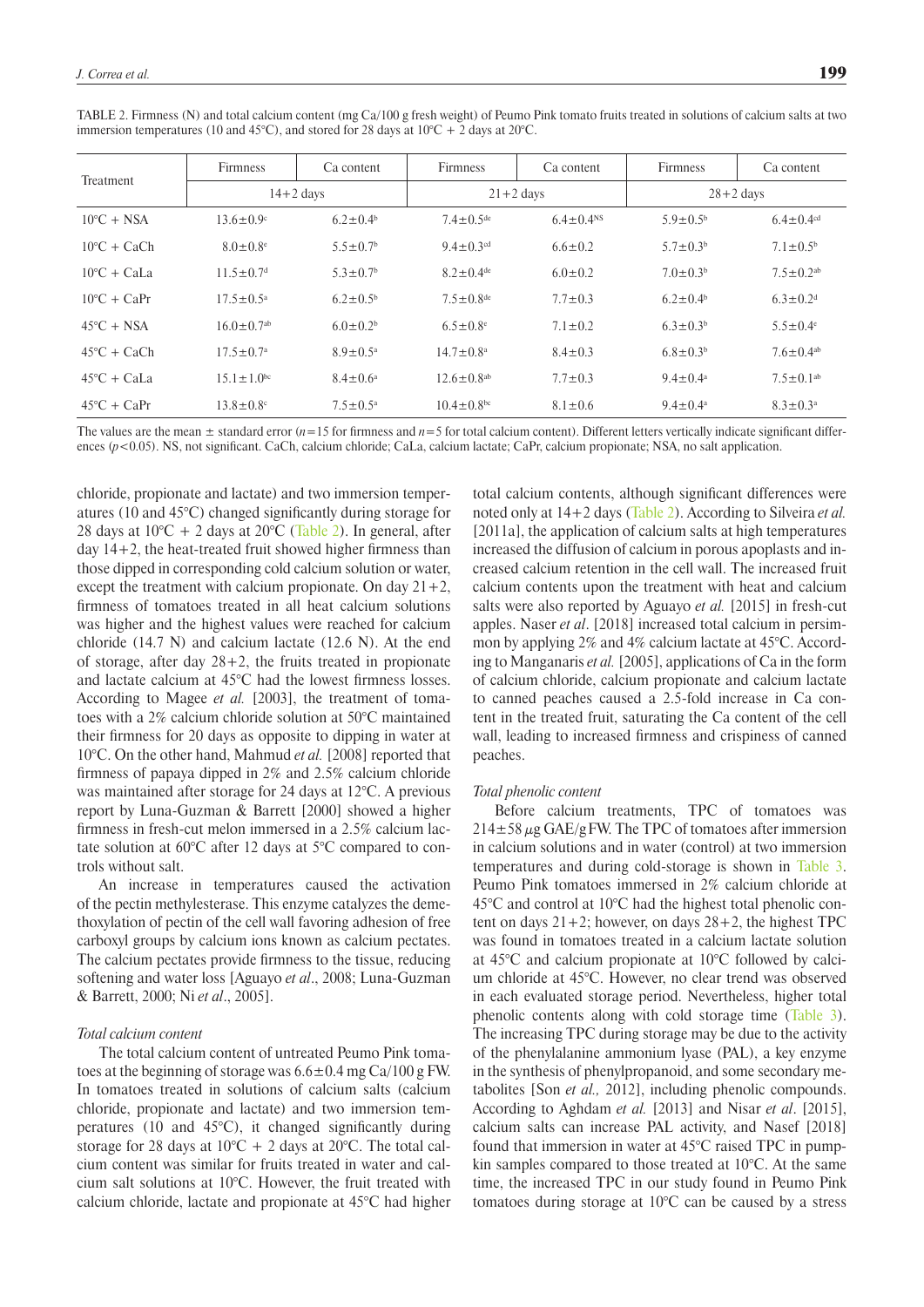<span id="page-7-0"></span>TABLE 3. Total phenolic content (TPC, μg GAE/g fresh weight, FW) and antioxidant capacity determined as ferric-reducing antioxidant power (FRAP) and DPPH radical scavenging activity (both as  $\mu$ g TE/g FW) of Peumo Pink tomato fruits treated in solutions of calcium salts at two immersion temperatures (10 and 45°C), and stored for 28 days at  $10^{\circ}C + 2$  days at  $20^{\circ}C$ 

| Treatments            | <b>TPC</b>        | <b>FRAP</b>                | DPPH assay        | <b>TPC</b>           | <b>FRAP</b>                | DPPH assay        | <b>TPC</b>                | <b>FRAP</b>                | DPPH assay                 |
|-----------------------|-------------------|----------------------------|-------------------|----------------------|----------------------------|-------------------|---------------------------|----------------------------|----------------------------|
|                       | $14+2$ days       |                            | $21+2$ days       |                      |                            | $28 + 2$ days     |                           |                            |                            |
| $10^{\circ}$ C + NSA  | $288 \pm 10^{NS}$ | $248 \pm 22^{ab}$          | $286 \pm 10^{NS}$ | $680 \pm 26^{\circ}$ | $448 \pm 30^{ab}$          | $456 \pm 10^a$    | $650 \pm 15^{\circ}$      | $520 \pm 1$ <sup>de</sup>  | $563 \pm 20$ <sup>cd</sup> |
| $10^{\circ}$ C + CaCh | $277 \pm 23$      | $151 \pm 23$ °             | $278 \pm 10$      | $493 \pm 26^b$       | $247 \pm 41$ <sup>cd</sup> | $417 \pm 15^b$    | $668 \pm 30^6$            | $505 \pm 30^{\circ}$       | $547 \pm 19$ <sup>d</sup>  |
| $10^{\circ}$ C + CaLa | $226 \pm 8$       | $196 \pm 28$ <sup>bc</sup> | $282 + 9$         | $588 \pm 18^{ab}$    | $347 \pm 33$ <sup>bc</sup> | $414 \pm 18^{b}$  | $577 \pm 11$ <sup>c</sup> | $363 \pm 26$ <sup>f</sup>  | $521 \pm 29^e$             |
| $10^{\circ}$ C + CaPr | $222 \pm 16$      | $207 \pm 16^{ab}$          | $278 \pm 12$      | $427 \pm 30^{\circ}$ | $217 \pm 39$ <sup>d</sup>  | $401 \pm 6$ °     | $747 \pm 20^a$            | $631 \pm 31^b$             | $593 \pm 24$ <sup>b</sup>  |
| $45^{\circ}$ C + NSA  | $228 \pm 9$       | $148 \pm 26^{\circ}$       | $277 \pm 12$      | $474 \pm 15^{bc}$    | $331 \pm 35$ °             | $411 \pm 12^{bc}$ | $679 \pm 41^{b}$          | $569 \pm 20$ <sup>cd</sup> | $580 \pm 13^{bc}$          |
| $45^{\circ}$ C + CaCh | $217 \pm 12$      | $148 \pm 30^{\circ}$       | $276 \pm 11$      | $705 \pm 22^{\circ}$ | $509 \pm 36^{\circ}$       | $455 \pm 18^a$    | $708 \pm 23^{ab}$         | $600 \pm 46$ <sup>bc</sup> | $582 \pm 20^{bc}$          |
| $45^{\circ}$ C + CaLa | $266 \pm 21$      | $268 \pm 11$ <sup>a</sup>  | $286 + 9$         | $552 \pm 25^{\circ}$ | $347 \pm 20^{bc}$          | $416 \pm 15^{bc}$ | $746 \pm 33$ <sup>a</sup> | $696 \pm 26^{\circ}$       | $615 \pm 13^a$             |
| $45^{\circ}$ C + CaPr | $218 \pm 26$      | $156 \pm 21$ °             | $279 \pm 6$       | $551 \pm 30^{\rm b}$ | $342 \pm 15^{bc}$          | $429 \pm 13^{ab}$ | $680 \pm 35^{\rm b}$      | $592 \pm 16^{bc}$          | $574 \pm 9^{bc}$           |

The values are the mean  $\pm$  standard error  $(n=5)$ . Different letters vertically indicate significant differences  $(p<0.05)$ . NS, not significant. CaCh, calcium chloride; CaLa, calcium lactate; CaPr, calcium propionate; NSA, no salt application; GAE, gallic acid equivalent; TE, Trolox equivalent.

affecting the fruit at this low temperature. Many authors recommended a minimum temperature of 12 to 15°C to avoid chilling injury of the tomatoes [Polenta *et al.,* 2015; Zhang *et al.,* 2016]; thus, after a prolonged storage, increased activity of the PAL enzyme could occur as a response to chilling stress [Silveira & Escalona, 2014].

#### *Antioxidant capacity*

The antioxidant capacity of Peumo Pink tomatoes before treatments with calcium salt solutions were 71.8 $\pm$ 7.7 and 247 $\pm$ 15  $\mu$ g TE/g FW determined as FRAP and DPPH radical scavenging activity, respectively. After treatments with calcium salt solutions. the FRAP of tomatoes at both immersion temperatures and cold-stored for  $28+2$  days ranged from 363 to 696  $\mu$ g TE/g FW [\(Table 3](#page-7-0)). No clear trend was found between treatments for each storage period; however, like TPC, the FRAP of tomatoes after individual treatments increased as their storage time increased. A similar trend was found for DPPH radical scavenging activity ([Table 3](#page-7-0)). The differences between the treatments, as for the FRAP, did not show clear trends. On days 14+2,  $21+2$  and  $28+2$ , the values were between 276 to 286, 401 to 456 and 521 to 615  $\mu$ g TE/g FW, respectively.

As previously mentioned, a clear trend was observed for all treatments during cold storage at 10°C where higher values were found at a longer storage period. This increased antioxidant capacity, which as related to total phenolic content, may be as a response to chilling injury at temperatures below 10°C. Several studies have shown that fruit treated in calcium salts, such as peach [Zhi *et al.,* 2017] or cherry [Aghdam *et al.,* 2013], reached a higher antioxidant capacity. According to Naser *et al*. [2018], persimmon fruits dipped in 2% and 4% calcium lactate at 45°C and stored for 40 days had a higher antioxidant capacity compared to untreated fruit stored at 10°C. Use of a calcium salt solution at elevated temperatures activated the ionic calcium channels in the plasma membrane allowing calcium to enter the cytosol. Calcium could bind to the calmodulin protein, causing intracellular signaling

and enhancing PAL enzyme activity, which would increase the antioxidant capacity [De Freitas & Mitcham, 2012; Wang *et al*., 2014]. Additionally, the increase in antioxidant capacity in all treatments throughout cold storage could also be due to a natural ripening evolution of the tomato fruit, where antioxidant compounds, such as lycopene, β-carotene and flavonoids, are synthesized [Dorais *et al*., 2008].

### **CONCLUSIONS**

The immersion in water at 45 and 60°C for 4 min caused a delay in the ripening of the Peumo Pink tomato, keeping firmness for 21 days at 10 $\degree$ C plus 2 days at 20 $\degree$ C without symptoms of rotting. Additionally, the gene expression for the heat shock proteins found for these combinations of temperatures and exposure times could be an interesting alternative to predict the effectiveness of heat treatment in such fruit as Peumo Pink tomatoes.

Applications of calcium salts at 45°C for 4 min caused changes in the physicochemical properties of Peumo Pink tomatoes. Immersion in calcium lactate and propionate at 45°C for 4 min proved best to maintain the firmness of the fruit for 28 days at 10°C plus 2 days at 20°C. The TPC and antioxidant capacity increased with the storage time of tomatoes. Although calcium applications showed an increase in TPC, no clear trend was observed on each evaluation day. The use of high temperatures with calcium salts for dipping would be beneficial to provide the vegetal tissues with calcium and reduce the softening of the tomato after prolonged cold storage.

## RESEARCH FUNDING

The authors wish to thank project FIA – PYT-2016-0441 from the Región del Libertador General Bernardo O'Higgins (Chile) for financial support. The authors are grateful to the Spanish Ministry of Science, Innovation and Universities for the national mobility scholarship for professors and senior researchers N° PRX19/00138 granted to Prof. Asunción Amorós.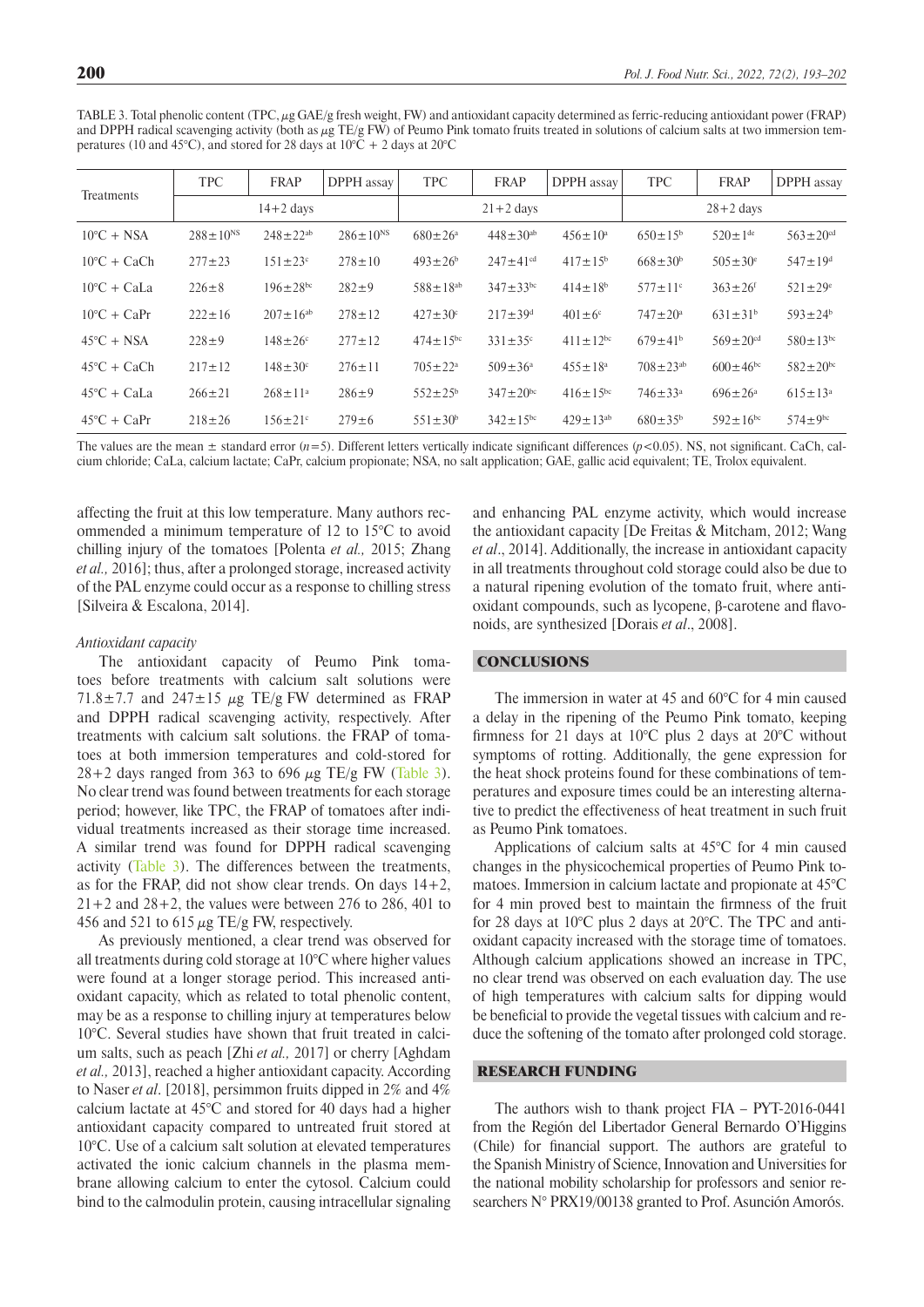## CONFLICT OF INTEREST

The authors declare that the study was conducted in absence of any commercial or financial relationships that could be construed as a potential conflict of interest.

## ORCID IDs

A. Amorós <https://orcid.org/0000-0002-5817-2898> J.I. Covarrubias <https://orcid.org/0000-0002-8414-8963> V.H. Escalona <https://orcid.org/0000-0001-8651-801> H. Silva <https://orcid.org/0000-0003-1007-74429>

## **REFERENCES**

- 1. Aghdam, S.M., Dokhanieh, A.Y., Hassanpour, H., Fard, J.R. (2013). Enhancement of antioxidant capacity of cornelian cherry (*Cornus mas*) fruit by postharvest calcium treatment. *Scientia Horticulturae, 161*, 160–164. <https://doi.org/10.1016/j.scienta.2013.07.006>
- 2. Aguayo, E., Escalona, V.H., Artés, F. (2008). Effect of hot water
- treatment and various calcium salts on quality of fresh-cut 'Amarillo' melon. *Postharvest Biology and Technology, 47*(3), 397–406. <https://doi.org/10.1016/j.postharvbio.2007.08.001>
- 3. Aguayo, E., Requejo-Jackman, C., Stanley, R., Woolf, A. (2015). Hot water treatment in combination with calcium ascorbate dips increases bioactive compounds and helps to maintain fresh-cut apple quality. *Postharvest Biology and Technology, 110*, 158–165. <https://doi.org/10.1016/j.postharvbio.2015.07.001>
- 4. Akbudak, B., Akbudak, N., Seniz, V., Eris, A. (2007). Sequential treatments of hot water and modified atmosphere packaging in cherry tomatoes. *Journal of Food Quality, 30*(6), 896–910. <https://doi.org/10.1111/j.1745-4557.2007.00168.x>
- 5. Benzie, I.F., Strain, J.J. (1996). The ferric reducing ability of plasma (FRAP) as a measure of "Antioxidant Power": The FRAP assay. *Analytical Biochemistry, 239*(1), 70–76. <https://doi.org/10.1006/abio.1996.0292>
- 6. Brand–Williams, W., Cuvelier, M.E., Berset, C. (1995). Use of a free radical method to evaluate antioxidant activity. *LWT – – Food Science and Technology, 28*(1), 25–30. [https://doi.org/10.1016/S0023-6438\(95\)80008-5](https://doi.org/10.1016/S0023-6438(95)80008-5)
- 7. Carvajal, M., Martínez, V., Cerda, A. (1999). Influence of magnesium and salinity on tomato plants grown in hydroponic culture. *Journal Plant Nutrition, 22*(1), 177–190. <https://doi.org/10.1080/01904169909365616>
- 8. Cruz-Mendívil, A., López-Valenzuela, J., Calderón-Vázquez, C., Vega-García, M., Reyes-Moreno, C., Valdez-Ortiz, A. (2015). Early transcriptional responses to chilling stress in tomato fruit with hot water pre-treatment. *Postharvest Biology and Technology, 109*, 137–144.

<https://doi.org/10.1016/j.postharvbio.2015.06.015>

- 9. De Freitas, S.T., Mitcham, E.J. (2012). Factors involved in fruit calcium deficiency disorders. *Horticultural Revision, 40*, 107–146.
- 10. Dea, S., Bretch, J.K., Nunes, M.C.N., Baldwin, E.A. (2010). Quality of fresh-cut "Kent" mango slices prepared from hot water or non-hot water-treated fruit. *Postharvest Biology and Technology, 56*(2), 171–180.

<https://doi.org/10.1016/j.postharvbio.2010.01.007>

- 11. Di Rienzo J.A., Casanoves, F., Balzarini, M.G., González, L., Tablada, M., Robledo, W. (2013). InfoStat versión 2013. Grupo InfoStat, FCA, Universidad Nacional de Córdoba, Argentina.
- 12. Dorais, M., Ehret, D.L., Papadopoulos, A.P. (2008). Tomato (*Solanum lycopersicum* L.) health components: from the seed to the consumer. *Phytochemistry Reviews, 7*, 23–50. <https://doi.org/10.1007/s11101-007-9085-x>
- 13. FAOSTAT. 2020. Available at: [[http://www.fao.org/faostat/](http://www.fao.org/faostat/en/#home) [en/#home](http://www.fao.org/faostat/en/#home)].
- 14. Guidi, S., Nanni, M., Polenta, G. (2008). Evaluation of heat stress proteins in fruits subjected to postharvest heat treatments (English). Evaluación de proteínas de estrés térmico en frutos sometidos a tratamientos térmicos en postcosecha (Spanish original title). Instituto Nacional de Tecnología Agropecuaria, p. 5. [[https://inta.gob.ar/sites/default/files/script-tmp-inta\\_\\_evalu](https://inta.gob.ar/sites/default/files/script-tmp-inta__evaluacin_de_protenas_de_estrs_trmico_en_frutos.pdf)[acin\\_de\\_protenas\\_de\\_estrs\\_trmico\\_en\\_frutos.pdf](https://inta.gob.ar/sites/default/files/script-tmp-inta__evaluacin_de_protenas_de_estrs_trmico_en_frutos.pdf)].
- 15. Lara, I., García, P., Vendrell, M. (2004). Modifications in cell wall composition after cold storage of calcium-treated strawberry (*Fragaria* × *ananassa* Duch.) fruit. *Postharvest Biology and Technology, 34*(3), 331–339. <https://doi.org/10.1016/j.postharvbio.2004.05.018>
- 16. Li, S., Zhu, B., Pirrello, J., Xu, C., Zhang, B., Bouzayen, M., Chen, K., Grierson, D. (2020). Roles of RiN and ethylene in tomato fruit ripening and ripening-associated traits. *New Phytologist, 226*(2), 460–475. <https://doi.org/10.1111/nph.16362>
- 17. Luna-Guzmán, I., Barrett, D.M. (2000). Comparison of calcium chloride and calcium lactate effectiveness in maintaining shelf stability and quality of fresh-cut cantaloupes*. Postharvest Biology and Technology, 19*(1), 61–72. [https://doi.org/10.1016/S0925-5214\(00\)00079-X](https://doi.org/10.1016/S0925-5214(00)00079-X)
- 18. Lurie, S., Laamin, M., Lapsker, Z., Fallik, E. (1997). Heat treatments to decrease chilling injury in tomato fruit. Effects in lipids, pericarp lesions and fungal growth. *Physiology Plantarum, 100*(2), 297–302.

<https://doi.org/10.1111/j.1399-3054.1997.tb04786.x>

19. Magee, R.L., Caporaso, F., Prakash, A. (2003). Effects of exogenous calcium salt treatments on inhibiting irradiation–induced softening in diced Roma tomatoes. *Journal Food Science, 68*(8), 2430–2435.

### <https://doi.org/10.1111/j.1365-2621.2003.tb07041.x>

- 20. Mahmud, T.M.M., Al Eryani-Raqeeb, A., Syed Omar, S.R., Mohamed, Z., Abdul-Rahman, A.E. (2008). Effects of different concentrations and applications of calcium on storage life and physicochemical characteristics of papaya (*Carica papaya* L.). *American Journal of Agricultural and Biological Sciences, 3*(3), 526–533. <https://doi.org/10.3844/ajabssp.2008.526.533>
- 21. Manganaris, G.A., Vasilakakis, M., Diamantidis, G., Mignani, I. (2005). Effect of calcium additives on physicochemical aspects of cell wall pectin and sensory attributes of canned peach (*Prunus persica* L. Batsch cv. Andross). *Journal of the Science of Food and Agriculture, 85*(10), 1773–1778. <https://doi.org/10.1002/jsfa.2182>
- 22. Meisel, L., Fonseca, B., González, S., Baeza-Yates, R., Cambiazo, V., Campos, R., Gonzalez, M., Orellana, A., Retamales, J., Silva, H. (2005). A rapid and efficient method for purifying high quality total RNA from peaches (*Prunus persica*) for functional genomics analyses. *Biological Research, 38*(1), 83–88. <https://doi.org/10.4067/s0716-97602005000100010>.